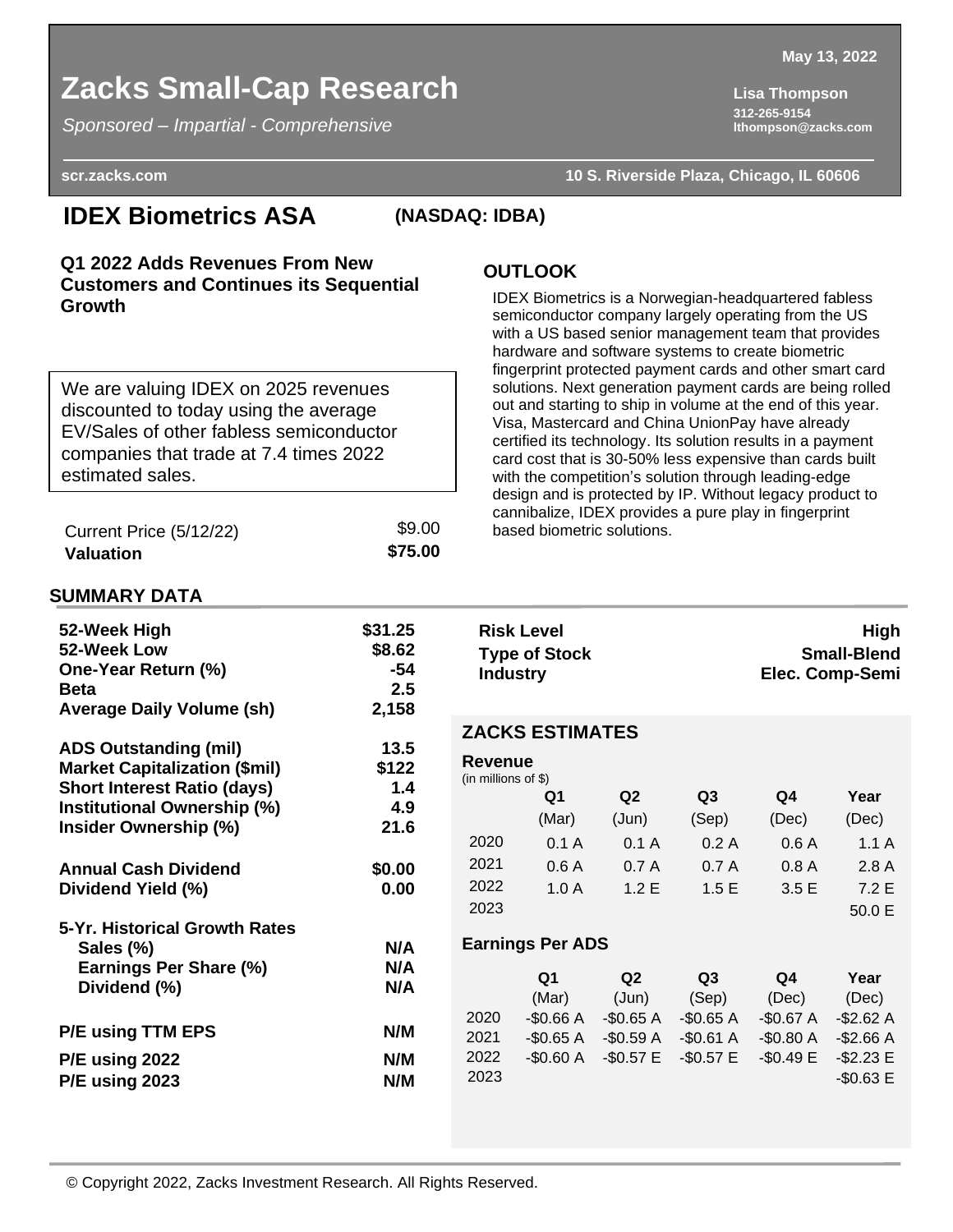## **WHAT'S NEW**

Q1 showed more product launches and design wins albeit at a slower pace than expected due to the worldwide chip shortage. While IDEX was able to deliver its part, shortages of secure element chips caused what was available to be used in some cases to support currently used contactless cards rather than allocated to new biometric cards. Revenues in Q1 were generated by Bloomberg, IDEMIA, Zwipe, Dongwoon (first time), and one other customer that is also using product for security access.

We believe revenues are on track for Q2 2022 and expect consistent sequential improvement throughout the year. Where we end up for Q4 is still a question based on China lockdowns, other chip shortages, and general economic uncertainties.

#### **Bank Launches** Certified Design Wins for **Biometric Cards IDEX/Infineon Solution** 3 commercial launches 3 cards in production *C*infineon **VISA** 6 new cards coming to **ROCKER** market in '22  $\langle\langle\rangle\rangle$ IDEMIA Msmart M manager.one A R T K tag'<sub>systems</sub> ficlor **DONGWOON Zwipe** Card >10 launches planned for '22

# Q1 2022 Highlights

Source: IDEX Biometrics

Three cards were launched this quarter, with the first two via IDEMIA:

[Rocker,](https://rocker.com/) an innovate fintech based in Stockholm, is already sold out of its new launched "Rocker Touch," fingerprint card from IDEMIA. To get this card, customers must subscribe to Rocker's Premium service, which costs SEK 99 (US\$10.54) a month. The Premium level also includes a virtual card, full control of finances in one app, up to 1.20% in savings interest, up to 10% cash back, no withdrawal fees or currency surcharges, and travel insurance.

[Manager.one](https://www.manager.one/fr/) also has a Visa card based on IDEMIA's F.CODE that is a corporate payment card that also provides online expense management for businesses. Manager.one is an online banking platform, dedicated to professionals and company directors. It is a partnership between the [Banque Wormser Frères](http://www.banquewormser.com/en) and SaGa Corp, a Fintech company and was founded in 2017.

Zwipe is rolling out product to *fidor bank*. Fidor is a German bank with locations in Munich and Berlin.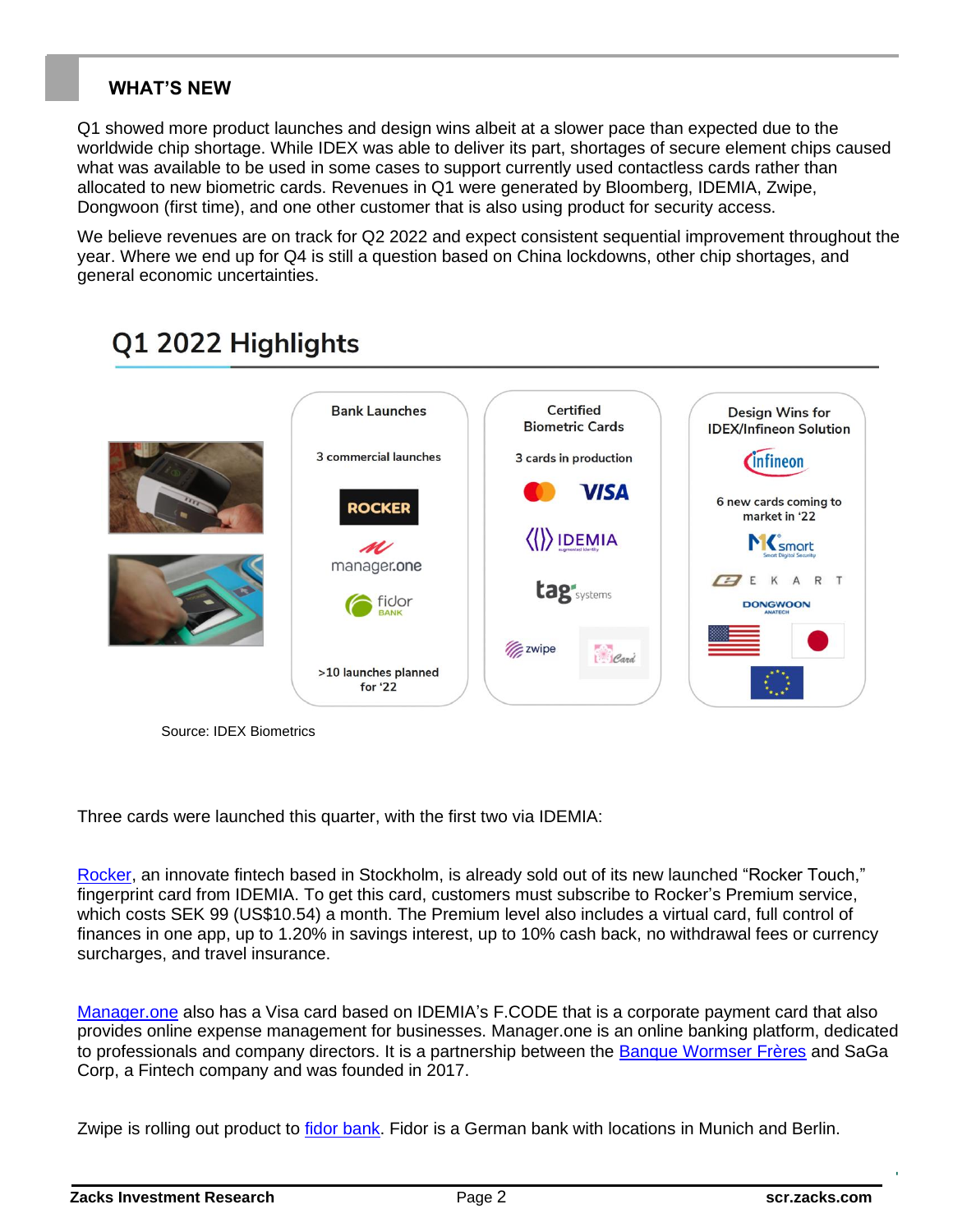There also will be six new cards coming to market in 2022 via the Infineon partnership:

- 1. IDEX announced its first design win for its turnkey solution in partnership with Infineon in Q4. The customer is unnamed Asian company and a leading global smartcard manufacturer. It expects its card to be certified in Q3 2022 with initial shipments to follow in Q4.
- 2. On December 17th IDEX announced that Dongwoon Anatech of South Korea selected IDEX Biometrics as its biometric sensor partner for secure access control and digital identity solutions. Dongwoon Anatech received its first shipments from IDEX in Q1 2022.
- 3. On January 28<sup>th</sup>, IDEX announced its second design win for its turnkey solution and its first named customer. It now has a development agreement with MKSmart based in Hanoi who is a top ten provider of smart cards.
- 4. On April 11<sup>th</sup>, IDEX announced collaboration with E-Kart to market to Eastern Europe. E-Kart is a joint venture between global card manufacturer Gisecke & Devrient (G+D) and Eczacıbaşı Holding. E-Kart, as one of the largest card manufacturers in Europe, has a production capacity of 60 million smart cards. Cards are expected to begin being delivered to issuers in Q4 2022. This new biometric smart card represents the sixth design win for the IDEX Biometrics and Infineon Technologies platform solution.
- 5. The fifth card is from a US card manufacturer.
- 6. The sixth is from a card manufacturer based in Europe with US operations that caters to fintech companies aka challenger banks.

## **Chart 2. Design Wins With IDEMIA**



Source: IDEX Biometrics

#### **After the Quarter Ended**

On May 12<sup>th</sup>, IDEX announced a collaboration with payment software provider Verisoft A.S. Verisoft is working to upgrade software systems so that biometric cards seamlessly operate with payment processors. This will ensure that transactions made with biometric cards are accepted for all size transactions despite not providing a PIN.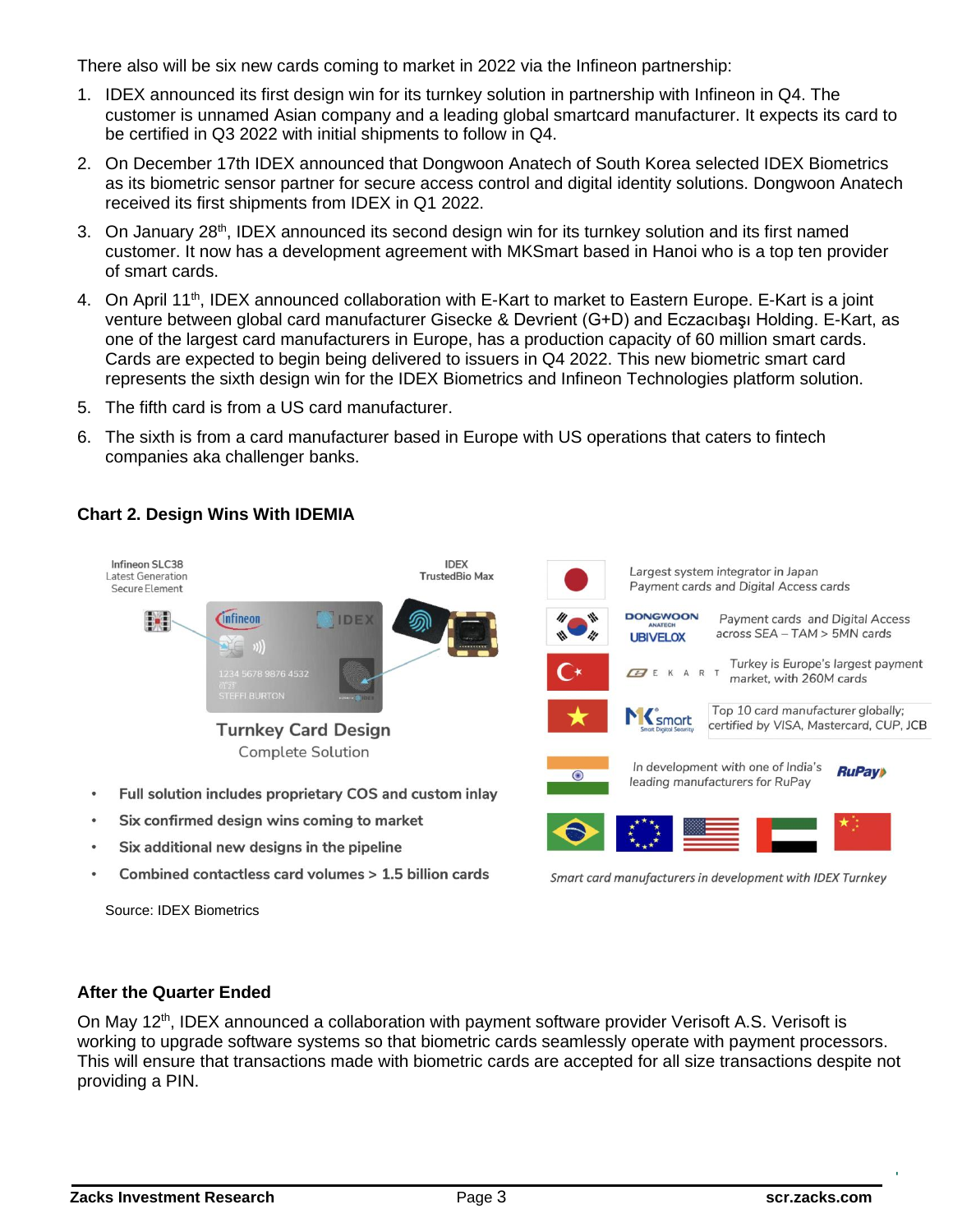### **Q1 2022 Earnings Results**

In Q1 of 2022 the company generated \$787,000 in revenues sequentially up again from \$787,000 in Q4 2021 and compared to \$624,000 in Q1 2021.

Q1 sales yielded a gross margin of 31.6% versus 64.7% due to product mix. With these small numbers, gross margin is not that meaningful and we believe the low gross margin this quarter was caused by contracts that enforce large volume pricing even though small volume are being delivered. We expect gross margins to improve as volumes ramp to production levels. Operating expenses increased to \$8.3 million in Q1 2022 versus \$7.9 million in Q1 2021 with most of the increase in development costs and other. R&D spending was \$1.3 million compared to \$608,000 last year due to government grants last year and none this year. At the end of March there were 94 employees and 20 contractors slightly up from 93 employees and 18 contractors at the end of December and 92 and 13 a year ago.

The operating loss and net loss for the quarter were both \$8.0 million compared to a loss of \$7.5 million last year. The non-GAAP loss was \$7.3 million versus \$6.5 million, an increase of \$819,000. The non-GAAP loss takes out stock-based compensation and the currency adjustment.

GAAP loss per share was \$0.008 versus \$0.009, and non-GAAP was a loss of \$0.007 flat with last yea6. The average share count increased 19% to 1.011 billion primary shares. GAAP loss per ADS was \$0.60 versus a loss of \$0.65 last year. The non-GAAP loss per ADS was \$0.54 in both year's quarters. Adjusted EBITDA loss in this quarter was \$6.8 million compared to \$6.2 million in Q1 2021. Cash flow (not including changes in working capital) was a negative \$7.0 million compared to a negative \$6.3 million as was free cash flow.

### **Balance Sheet**

At the end of March, IDEX had \$25.5 million in cash, \$26.7 million in working capital and no debt. In Q1, free cash flow was a negative \$7.0 million.

As of May 3, 2021, the company had 1,012.5 million primary shares outstanding or **13.5 million** ADSs.

## **KEY POINTS**

- ➢ IDEX Biometrics was founded in Norway in 1997 and since 2014 has largely become a US centric product company with extensive expertise in fingerprint biometrics and semiconductor and systems design. It is a fabless semiconductor company that targets primarily the payment card industry and is just starting to ship production volumes of its next generation sensors and solutions to major card providers.
- $\triangleright$  Next generation payment cards will have fingerprint authentication embedded sensors and chips. Importantly this generational switch will not require new POS equipment as with chip and PIN and the transition should occur much faster. This technology is expected to reduce fraud and increase usage easily providing payback for banks even with the incremental cost. IDEX's unique patentprotected *"off-chip"* design allows cards to be manufactured at less than half the price of competitors by separating the fingerprint sensor from its controller chip thus allowing the use of a smaller, newer, and more powerful chips.
- ➢ Despite the existence of smartphone-based payment systems, market researcher Nilson still believes the market for payment cards will increase 7.3% per year. There are 23.6 billion payment cards in use globally. Biometric payment card units are expected to grow to 500 million by 2025. IDEX could receive \$3 per card of the market share it captures.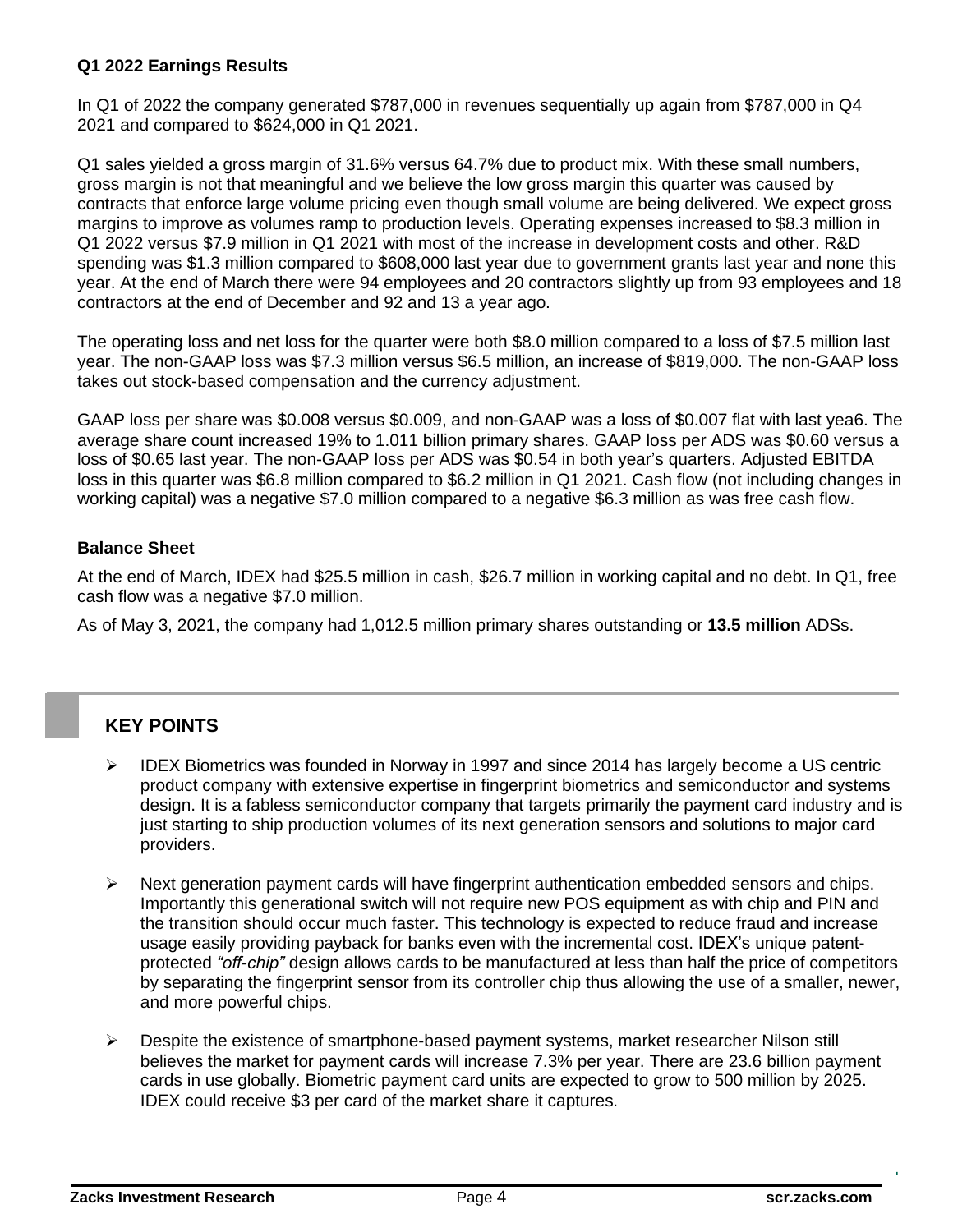- ➢ IDEX has already had its design certified by the three major card networks, VISA, Mastercard and China UnionPay. It is already providing cards in small quantities to card issuers to sample and conduct pilots at banks in various countries, with rollouts expected by year-end.
- ➢ In 2021 the company started providing product to major card providers who in turn will sell to their customers worldwide. In addition, it will be selling production volumes to customers in the secure access control business and other applications such as IOT. A new opportunity that is just starting to ship samples is for wallets for the Chinese digital currency with rollout predicted for 2022.
- $\triangleright$  As a fabless semiconductor company with high operating leverage, it is expected to be at very high pretax margins once it ramps revenues and it deserves a enterprise value to sales valuation in line with its peers that trade at 7.4 times 2022 revenues. It currently trades at \$123 million market cap and a \$98 million enterprise value. We believe that by 2025 it has the potential of \$500 million in sales at which point it could be valued as a \$3.7 billion company.

### **OVERVIEW**

IDEX Biometrics was founded in 1997 and is headquartered in Norway. The company has 94 emplyees and 20 contractors and currently operates from offices in Wilmington, MA and Rochester, NY, Farnborough, UK, Shanghai China, and Norway. It files financials in Norway and is listed on the Oslo Bors and NASDAQ trades its ADR.

It sells its system solutions which include fingerprint sensors, chips, and the software to make them function, to companies that incorporate fingerprint identification technology into their products. IDEX is targeting primarily the payments card market including contactless debit and credit cards. The company also supplies its products for access control and IoT. It has developed a unique design that fits the specific parameters required for cards including energy harvesting and low power operation at industry leading costs. Its only competitor is Fingerprint Cards AB (FPC) of Sweden, who has participated in more pilots with partners but is offering an older, more expensive, larger, and kludgy solution. IDEX believes customers will see its cost, design, and performance advantages and it will capture large market share in this nascent industry.

# **VALUATION**

IDEX is now at a run rate of \$3.2 million in revenue but entering the production ramp of its life cycle. To value the company, we need to look to future years and discount valuations back to today to calculate a current price for IDEX. From the comp chart below we see that the average fabless semiconductor company trades as an average of 7.4 times enterprise value to 2022 estimated sales. If the market is 500 million cards by 2025, and the company can take 50% of the market (since there are only two players) and gets paid \$3 per card, by 2025 IDEX could easily reach \$500 million in sales or higher. That would result in an enterprise value of \$3.7 billion. The company has 1.01 billion primary shares outstanding and fully diluted share count of approximately **1.03 billion fully diluted shares**. Divided by 1.03 billion gives us a stock price of \$3.59 share. Discounting that by 30% per year to current value gives a stock price of \$1.63 per share. To be conservative we are starting with a valuation of \$1.00 per share and will increase that as we see it ramp revenues and land design wins on it path to our earnings expectations. Translating that \$1.00 price per shares to ADS is \$75.00 per ADS.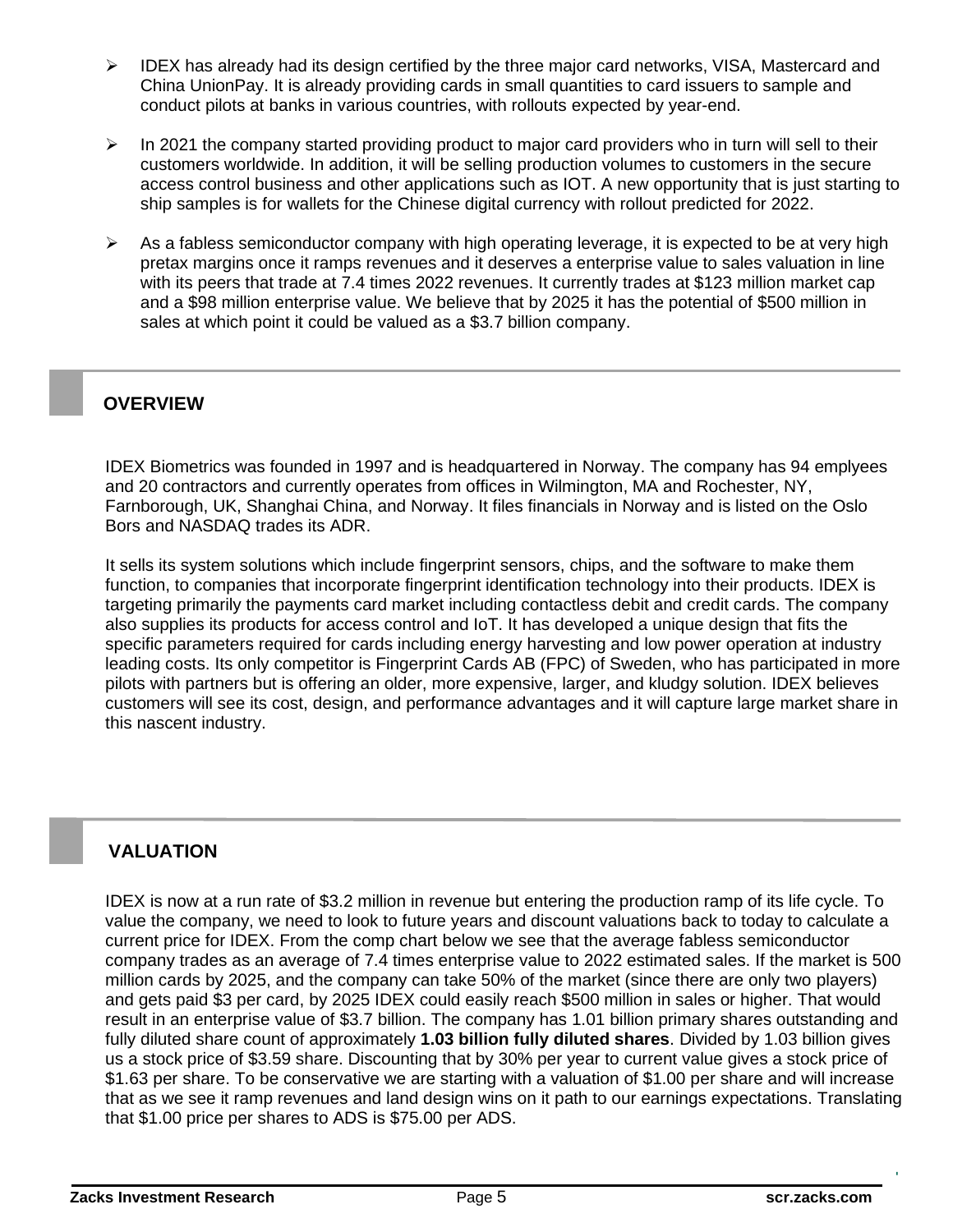| Calendar                  |               |           |          |          |               | <b>EBIDTA</b><br>Enterprise Value / Sales |           |       |            | EV/EBITDA | Included    |            |
|---------------------------|---------------|-----------|----------|----------|---------------|-------------------------------------------|-----------|-------|------------|-----------|-------------|------------|
| Company                   | <b>Ticker</b> | 2023E     | 2022E    | LTM      | <b>EBITDA</b> | Margin                                    | 2023E     | 2022E | <u>LTM</u> |           | in Average? | Ent. Value |
| AMD                       | AMD           | \$29,980  | \$26,360 | \$16,430 | 4.060         | 25%                                       | 5.0x      | 5.7x  | 9.1x       | 37.0x     |             | 150.120    |
| Broadcom                  | <b>AVGO</b>   | <b>NA</b> | \$32,900 | \$28,500 | 15.690        | 55%                                       | <b>NA</b> | 8.2x  | 9.4x       | 17.1x     |             | 268,293    |
| Cirrus Logic              | <b>CRUS</b>   | <b>NA</b> | \$1,773  | \$1,590  | 340           | 21%                                       | <b>NA</b> | 2.4x  | 2.7x       | 12.6x     |             | 4,298      |
| Marvell                   | <b>MRVL</b>   | \$7.250   | \$6.100  | \$4,460  | 1,190         | 27%                                       | 7.2x      | 8.6x  | 11.7x      | 44.0x     |             | 52,379     |
| Monolithic Power Sys MPWR |               | \$2,060   | \$1,730  | \$1,210  | 297           | 25%                                       | 9.4x      | 11.2x | 16.0x      | 64.9x     |             | 19,300     |
| <b>NVIDIA</b>             | <b>NVDA</b>   | \$40,600  | \$34.790 | \$26,910 | 11.210        | 42%                                       | 10.6x     | 12.4x | 16.0x      | 38.4x     |             | 430,692    |
| Qualcomm                  | QCOM          | <b>NA</b> | \$46,800 | \$39,260 | 14,489.0      | 37%                                       | <b>NA</b> | 3.3x  | 3.9x       | 10.7x     |             | 154,630    |
| Average                   |               |           |          |          |               | $-94%$                                    | 8.1x      | 7.4x  | 9.8x       | 32.1x     |             | 154.245    |

## **RISKS**

- $\triangleright$  The use of biometric payment and security cards is primarily in the pilot stage. There is no assurance more customers will ultimately choose to use this technology or that it will work as expected.
- $\triangleright$  IDEX is just starting to move to produce larger volumes of product. There is no assurance they will be able to successfully manufacture product in the volumes needed at the cost expected.
- ➢ Production ramps and customer acceptance and rollouts may take longer than expected and forecasts may not be achieved in the time frame we predict.
- ➢ The company is still losing money and is cash flow negative. It may need further funding before reaching cash flow break even, diluting current shareholders.



## **OWNERSHIP**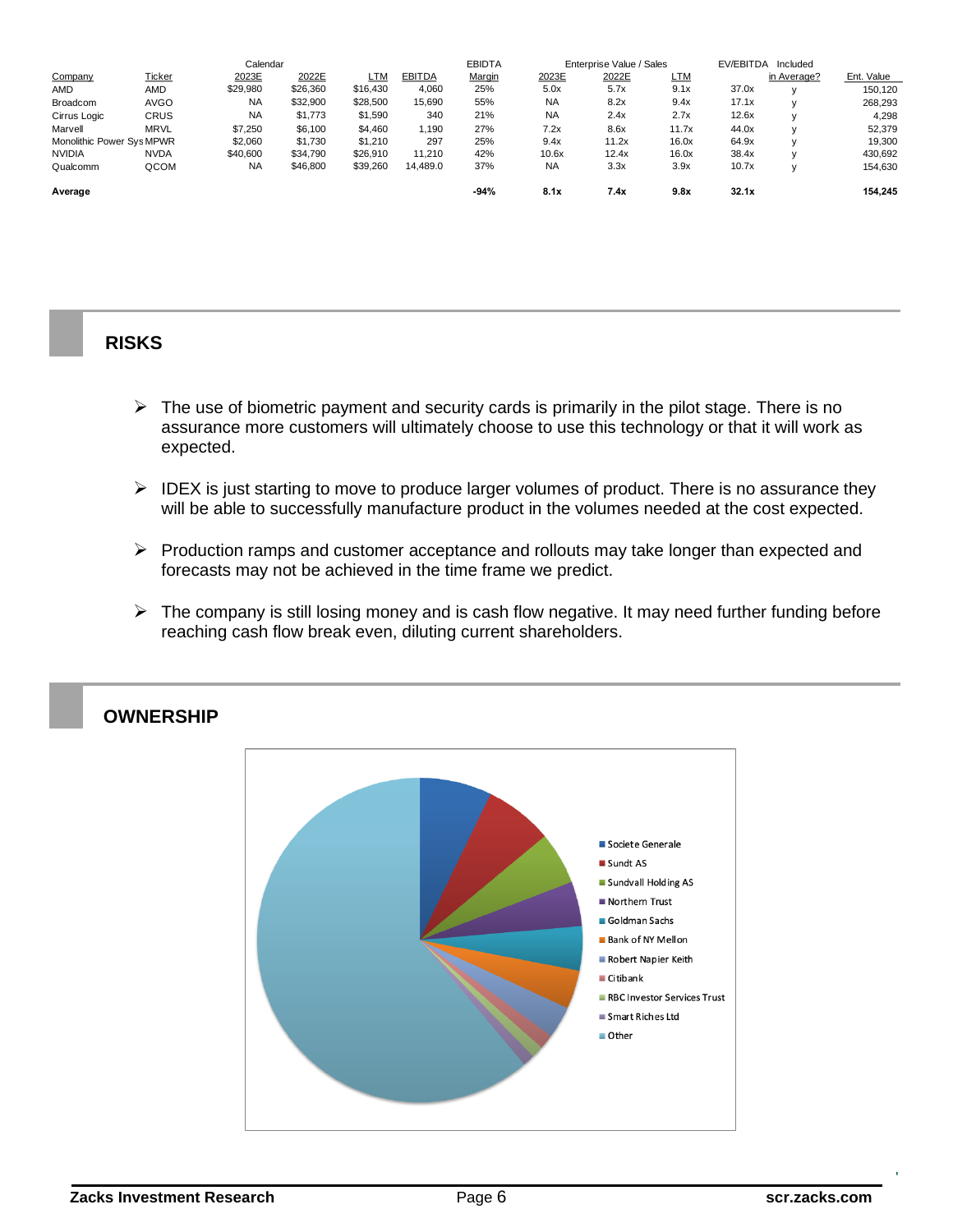# **INCOME STATEMENT**

#### **US\$ in Thousands**

|                                               | Q1 21        | Q2 21          | Q3 21       | Q421       | Q1 22       | Q2 22E      | Q3 22E      | Q4 22E      | 2020       | 2021       | 2022E       | 2023E       |
|-----------------------------------------------|--------------|----------------|-------------|------------|-------------|-------------|-------------|-------------|------------|------------|-------------|-------------|
| Product sales                                 | 623          | 696            | 731         | 787        | 989         | 1,200       | 3,000       | 15,000      | 1.013      | 2.837      | 7.189       | \$50,000    |
| Other operating income                        | $\mathbf{1}$ | $\overline{1}$ |             | $\Omega$   | $\mathbf 0$ | $\Omega$    | $\Omega$    | $\Omega$    | 82         | 3          | $\mathbf 0$ |             |
| <b>Total Revenue</b>                          | \$624        | \$697          | \$732       | \$787      | \$989       | \$1,200     | \$1,500     | \$3,500     | \$1,095    | \$2,840    | \$7,189     | \$50,000    |
| Yr-to-yr growth                               | 524.0%       | 367.8%         | 195.2%      | 31.6%      | 58.5%       | 72.2%       | 104.9%      | 344.7%      | 158.3%     | 159.4%     | 153.1%      | 595.5%      |
| Cost of revenue                               | 220          | 304            | 300         | 430        | 676         | 636         | 780         | 1,785       | 275        | 1,254      | 3,877       | 25,500      |
| Gross margin                                  | 404          | 393            | 432         | 357        | 313         | 564         | 720         | 1,715       | 820        | 1,586      | 3,312       | 24,500      |
| Gross margin %                                | 64.7%        | 56.4%          | 59.0%       | 45.4%      | 31.6%       | 47.0%       | 48.0%       | 49.0%       | 74.9%      | 55.8%      | 46.1%       | 49.0%       |
| <b>Operating expenses</b>                     |              |                |             |            |             |             |             |             |            |            |             |             |
| Payroll expenses                              | 5,101        | 4,682          | 5,044       | 6,280      | 4,978       | 5,200       | 5,300       | 5,400       | 17,672     | 21,107     | 20,878      | 21,600      |
| Development expenses                          | 608          | 881            | 659         | 532        | 1,029       | 700         | 700         | 700         | 1.895      | 2,680      | 3,129       | 2,800       |
| Other operating expenses                      | 1,713        | 1,763          | 1,729       | 2,142      | 1,938       | 1,938       | 1,938       | 1,800       | 5,936      | 7,347      | 7,614       | 7,000       |
| Amortization and depreciation                 | 454          | 460            | 460         | 428        | 369         | 430         | 425         | 425         | 1,719      | 1,802      | 1,649       | 1,500       |
| Operating expenses                            | 7,876        | 7,786          | 7,892       | 9,382      | 8,314       | 8,268       | 8,363       | 8,325       | 27,222     | 32,936     | 33,270      | 32,900      |
| Operating income                              | (7, 472)     | (7, 393)       | (7, 460)    | (9,025)    | (8,001)     | (7,704)     | (7,643)     | (6,610)     | (26, 402)  | (31, 350)  | (29, 958)   | (8,400)     |
| Net financial items                           | (56)         | 156            | (9)         | (1,203)    | (120)       | $\mathbf 0$ | $\mathbf 0$ | $\mathbf 0$ | (451)      | (1, 112)   | (120)       | $\Omega$    |
| Pretax loss from operations                   | (7, 528)     | (7, 236)       | (7, 469)    | (10, 228)  | (8, 121)    | (7, 704)    | (7,643)     | (6, 610)    | (26, 853)  | (32, 462)  | (30,078)    | (8, 400)    |
|                                               |              |                |             |            |             |             |             |             |            |            |             |             |
| Income taxes                                  | $\mathbf 0$  | $\mathbf 0$    | $\mathbf 0$ | 90         | 0           | 25          | 25          | 25          | 99         | 90         | 75          | 100         |
| Net loss                                      | (7,528)      | (7, 236)       | (7, 469)    | (10, 318)  | (8, 121)    | (7, 729)    | (7,668)     | (6,635)     | (26, 754)  | (32, 552)  | (30, 153)   | (8,500)     |
| Non-GAAP net loss                             | (6, 522)     | (6,678)        | (6,935)     | (8, 338)   | (7, 341)    | (7,029)     | (6,968)     | (5,935)     | (22, 899)  | (32, 552)  | (27, 273)   | (8,500)     |
| Exchange differences on foreign<br>operations | (91)         | (60)           | 274         | (113)      | $\mathbf 0$ | $\mathbf 0$ | $\mathbf 0$ | $\mathbf 0$ | 670        | 10         | $\mathbf 0$ | $\mathbf 0$ |
| Total comprehensive income                    | (7,619)      | (7, 296)       | (7, 195)    | (10, 431)  | (8, 121)    | (7, 729)    | (7,668)     | (6,635)     | (26,084)   | (32, 542)  | (30, 153)   | (8,500)     |
| Basic net loss per share                      | \$ (0.009)   | \$ (0.008)     | \$ (0.008)  | \$ (0.011) | \$ (0.008)  | \$ (0.008)  | \$ (0.008)  | \$ (0.007)  | \$ (0.035) | \$ (0.035) | \$ (0.030)  | \$(0.008)   |
| Yr-to-yr growth                               | $-2.2%$      | $-7.4%$        | $-5.9%$     | 19.5%      | $-6.7%$     | $-3.2%$     | $-6.9%$     | $-38.8%$    | $-35.6%$   | 1.6%       | $-15.9%$    | $-72.0%$    |
| Non-GAAP loss per share                       | \$ (0.007)   | \$ (0.007)     | \$ (0.008)  | \$ (0.008) | \$ (0.007)  | \$ (0.007)  | \$ (0.007)  | \$ (0.006)  | \$ (0.030) | \$ (0.035) | \$(0.026)   | \$(0.008)   |
| Basic shares outstanding in mil               | 874.4        | 917.5          | 918.9       | 964.9      | 1,011.1     | 1.012.5     | 1,013.0     | 1,013.5     | 767.1      | 918.9      | 1,012.5     | 1,020.0     |
| Yr-to-yr growth                               | 21.8%        | 22.2%          | 16.9%       | 19.1%      | 15.6%       | 10.4%       | 10.2%       | 5.0%        | 28.2%      | 19.8%      | 10.2%       | 0.7%        |
| <b>Diluted shares</b>                         | 898.5        | 915.3          | 922.8       | 986.5      | 1,026.7     | 1,034.1     | 1,034.6     | 1,035.1     | 773.4      | 940.4      | 1,032.6     | 1,062.6     |
| Yr-to-yr growth                               | 24.9%        | 21.7%          | 17.2%       | 13.0%      | 14.3%       | 13.0%       | 12.1%       | 4.9%        | 28.9%      | 21.6%      | 9.8%        | 2.9%        |
| Basic net loss per ADS                        | \$(0.65)     | \$(0.59)       | \$(0.61)    | \$(0.80)   | \$(0.60)    | \$(0.57)    | \$ (0.57)   | \$(0.49)    | \$(2.62)   | \$(2.66)   | \$(2.23)    | \$ (0.63)   |
| Non-GAAP loss per ADS                         | \$(0.54)     | \$ (0.55)      | \$(0.56)    | \$(0.63)   | \$ (0.54)   | \$(0.51)    | \$(0.51)    | \$(0.43)    | \$(2.22)   | \$(2.60)   | \$(1.98)    | \$(0.60)    |
| Basic ADS outstanding in millions             | 11.7         | 12.2           | 12.3        | 12.9       | 13.5        | 13.5        | 13.5        | 13.5        | 10.2       | 12.3       | 13.5        | 13.6        |
| <b>Diluted ADS</b>                            | 12.0         | 12.2           | 12.3        | 13.2       | 13.7        | 13.8        | 13.8        | 13.8        | 10.3       | 12.5       | 13.8        | 14.2        |
| Adjusted EBITDA                               | (6,212)      | (6,375)        | (6, 466)    | (6, 540)   | (6, 852)    | (6, 574)    | (6,518)     | (5, 485)    | (21, 927)  | (25, 593)  | (25, 509)   | (3,400)     |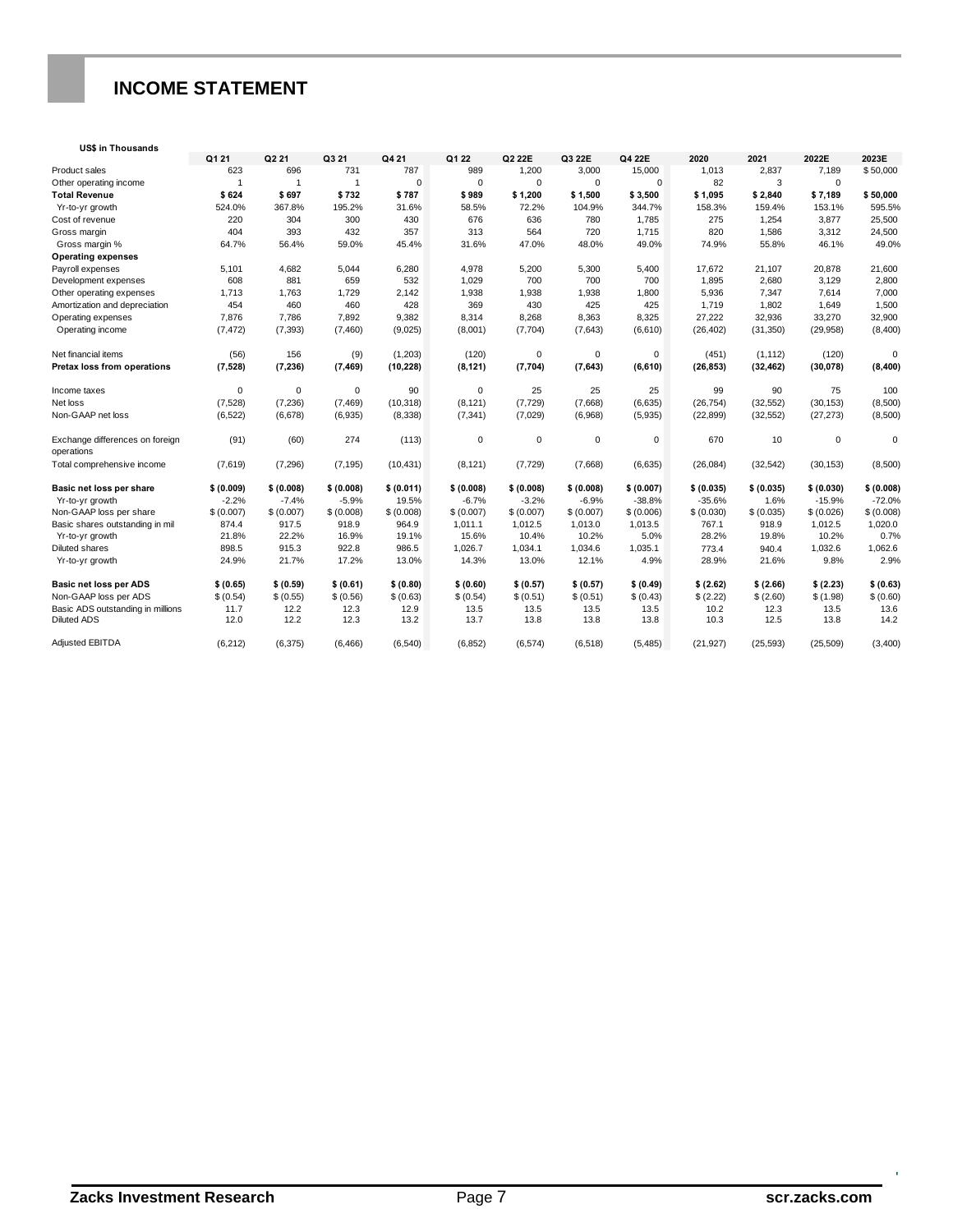# **BALANCE SHEET**

| <b>Thousands US\$</b>                | Mar 31, 2022   | Dec 31, 2021 | Qtr-Qtr%<br>Growth | Mar 31, 2021 | Yr-Yr%<br>Growth |  |
|--------------------------------------|----------------|--------------|--------------------|--------------|------------------|--|
| <b>Current</b>                       |                |              |                    |              |                  |  |
| Cash and cash equivalents            | \$25,532       | \$33,827     | $-25%$             | \$25,892     | $-1%$            |  |
| Inventory                            | 2,010          | 1,234        | 63%                | 912          | 120%             |  |
| Trade receivables                    | 1,306          | 801          | 63%                | 537          | 143%             |  |
| Prepaid expenses                     | 867            | 851          | 2%                 | 1,088        | $-20%$           |  |
| Other current receivables            | 671            | 740          | $-9%$              | 1,277        | $-47%$           |  |
| <b>Current Assets</b>                | 30,386         | 37,453       | $-19%$             | 29,706       | 2%               |  |
| Goodwill                             | 968            | 968          | 0%                 | 969          | 0%               |  |
| Other intangible assets              | 1,846          | 1,965        | $-6%$              | 2,323        | $-21%$           |  |
| Property, plant and equipment        | 1,228          | 1,301        | $-6%$              | 1,612        | $-24%$           |  |
| Right of use asset                   | 224            | 357          | $-37%$             | 812          | $-72%$           |  |
| Long-term receivable                 | 80             | 87           | $-8%$              | 79           | 1%               |  |
| <b>Total Assets</b>                  | 34,732         | 42,131       | $-18%$             | 35,501       | $-2%$            |  |
| <b>Liabilities</b>                   |                |              |                    |              |                  |  |
| Accounts payable                     | 813            | 685          | 19%                | 593          | 37%              |  |
| <b>Current lease liabilities</b>     | 228            | 410          | $-44%$             | 610          | $-63%$           |  |
| Public duties payable                | 365            | 461          | $-21%$             | 302          | 21%              |  |
| Other current liabilities            | 2,286          | 2,850        | $-20%$             | 2,292        | $0\%$            |  |
| <b>Current Liabilities</b>           | 3,692          | 4,406        | $-16%$             | 3,797        | $-3%$            |  |
| Non-current lease liability          | $\overline{7}$ | 0            | <b>NA</b>          | 238          | $-97%$           |  |
| <b>Total liabilities</b>             | 3,699          | 4,406        | $-16%$             | 4,035        | $-8%$            |  |
| <b>Shareholders' Equity</b>          |                |              |                    |              |                  |  |
| Share capital                        | 20,446         | 20,410       | 0%                 | 18,760       | 9%               |  |
| Share premium                        | 9,768          | 55,452       | $-82%$             | 27,865       | $-65%$           |  |
| Other paid-in capital                | 22,194         | 21,414       | 4%                 | 19,470       | 14%              |  |
| Total paid-in capital                | 52,408         | 97,276       | $-46%$             | 66,095       | $-21%$           |  |
| Foreign currency translation effects | (12,015)       | (12, 312)    | $-2%$              | (12, 413)    | $-3%$            |  |
| Accumulated loss                     | (9,360)        | (47, 239)    | $-80%$             | (22, 216)    | -58%             |  |
| Total shareholder's equity           | 31,033         | 37,725       | $-18%$             | 31,466       | $-1\%$           |  |
| Tot Liabilities and Share. Equity    | 34,732         | 42,131       | $-18%$             | 35,501       | $-2%$            |  |
| Cash                                 | \$25,532       | \$33,827     | $-25%$             | \$25,892     | $-1%$            |  |
| Current ratio                        | 8.2            | 8.5          | $-3%$              | 7.8          | 5%               |  |
| Quick ratio                          | 7.7            | 8.2          | $-7%$              | 7.6          | 1%               |  |
| Working capital                      | 26,694         | 33,047       | $-19%$             | 25,909       | 3%               |  |
| Debt                                 | 0              | 0            | 0%                 | 0            | $0\%$            |  |
| Debt/total assets                    | 0.0%           | 0.0%         | $0\%$              | 0.0%         | $0\%$            |  |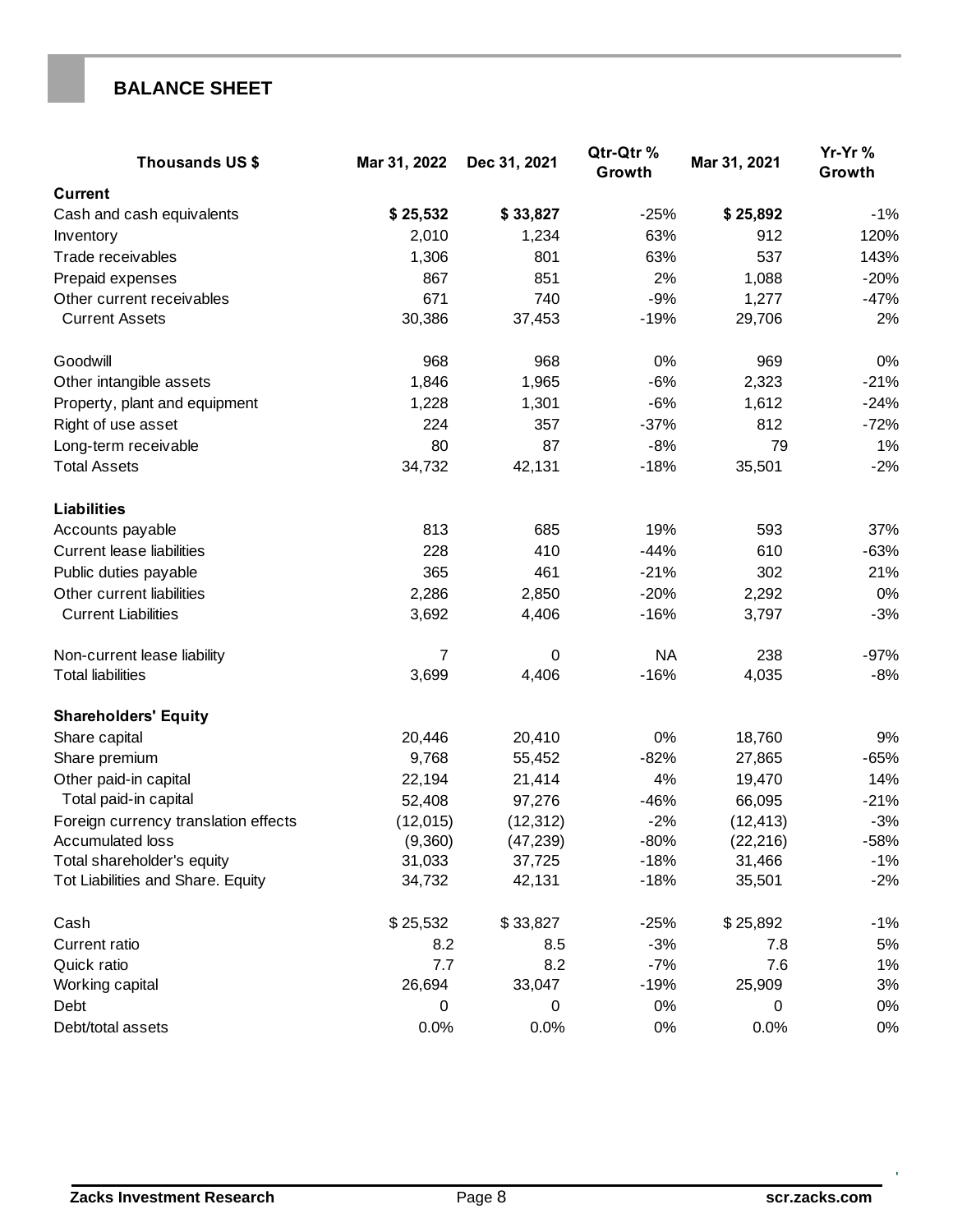# **CASH FLOWS**

|                                                                                   | Mar. 31,<br>2020    | <b>June 30,</b><br>2020 | Sept 30,<br>2020    | Dec. 31,<br>2020    | <b>YR 2020</b>         | Mar. 31,<br>2021     | <b>June 30,</b><br>2021 | Sept 30,<br>2021     | Dec. 31,<br>2021   | <b>YR 2021</b>        | Mar. 31,<br>2022   |
|-----------------------------------------------------------------------------------|---------------------|-------------------------|---------------------|---------------------|------------------------|----------------------|-------------------------|----------------------|--------------------|-----------------------|--------------------|
| Cash flows from operating activities:                                             | 3 month             | 3 month                 | 3 month             | 3 month             |                        | 3 month              | 3 month                 | 3 month              | 3 month            |                       | 3 month            |
| Net loss                                                                          | \$ (6,420)          | \$ (6,436)              | \$ (6,795)          | \$(7,202)           | \$ (26, 853)           | \$ (7,529)           | \$(7,236)               | \$ (7,469)           | \$(10,228)         | \$ (32, 462)          | \$ (8, 121)        |
| Adjustments to reconcile net loss to net<br>cash used in operating activities:    |                     |                         |                     |                     |                        |                      |                         |                      |                    |                       |                    |
| Amortization and depreciation                                                     | 429                 | 422                     | 430                 | 439                 | 1.719                  | 454                  | 460                     | 460                  | 428                | 1.802                 | 369                |
| Stock-based compensation<br>Changes in working capital:                           | 513                 | 404                     | 1.064               | 775                 | 2,755                  | 806                  | 558                     | 534                  | 852                | 2,750                 | 780                |
| Inventories                                                                       | (16)                | (42)                    | (140)               | 59                  | (139)                  | (52)                 | (87)                    | (95)                 | (141)              | (375)                 | (776)              |
| Accounts receivables                                                              | (59)                | (63)                    | (72)                | (220)               | (414)                  | (50)                 | (186)                   | (35)                 | (43)               | (314)                 | (505)              |
| Accounts payable                                                                  | 217                 | 329                     | (447)               | 41                  | 141                    | (39)                 | 402                     | (368)                | 58                 | 53                    | 129                |
| Change in other working capital                                                   | 12                  | (695)                   | (69)                | 133                 | (618)                  | (247)                | (653)                   | 611                  | 839                | 550                   | (426)              |
| Other operating activities                                                        | 197                 | 325                     | (51)                | 109                 | 579                    | (218)                | 59                      | 67                   | 187                | 95                    | 142                |
| Interest expense                                                                  | (20)                |                         | (2)                 | (5)                 | (27)                   | (5)                  | (2)                     |                      | (4)                | (11)                  | (6)                |
| Income taxes                                                                      | (16)                | 43                      |                     | (464)               | (437)                  |                      |                         | ٠                    | 447                | 447                   |                    |
| Net cash flows from operating activities                                          | (5, 163)            | (5,713)                 | (6,082)             | (6, 335)            | (23, 294)              | (6,880)              | (6,685)                 | (6, 295)             | (7,605)            | (27, 465)             | (8, 414)           |
| Cash flows from investing activities:                                             |                     |                         |                     |                     |                        |                      |                         |                      |                    |                       |                    |
| Purchases of property, plant & equipment                                          | (522)               | (18)                    | (51)                | (242)               | (333)                  | (70)                 | (39)                    | (20)                 | (12)               | (141)                 | (51)               |
| Proceeds from sale of assets                                                      |                     |                         |                     |                     |                        |                      |                         |                      |                    |                       |                    |
| Payments on non-current receivables                                               |                     | 19                      | 56                  | -1                  | 75                     | (4)                  | ٠                       | (25)                 | 16                 | (13)                  | 6                  |
| Interest received                                                                 | 19                  |                         | $\mathbf{1}$        | 5                   | 26                     | $\overline{4}$       | 3                       |                      | 4                  | 11                    | 6                  |
| Net cash flows from investing activities<br>Cash flows from financing activities: | (503)               | $\overline{1}$          | 6                   | (236)               | (232)                  | (70)                 | (36)                    | (45)                 | 8                  | (143)                 | (39)               |
| Proceeds from issue of shares                                                     | (1)                 | 10,251                  |                     | 8,035               | 18,731                 | 25,755               | 295                     | 257                  | 28,685             | 54,992                | 369                |
| Payments on lease liabilities<br>Payment related to financed asset purchase       | (192)<br>$\sim$     | (200)                   | (199)               | (202)<br>$\sim$     | (793)<br>(500)         | (215)                | (216)<br>٠              | (221)                | (192)<br>$\sim$    | (844)                 | (134)              |
| Net cash provided by financing activities                                         | (193)               | 10,051                  | (199)               | 7,833               | 17,438                 | 25,540               | 79                      | 36                   | 28,493             | 54,148                | 235                |
| Net increase (decrease) in cash                                                   | 5,861               | 4,339                   | (6,275)             | 1,262               | (6,088)                | 18,590               | (6, 642)                | (6, 304)             | 20,896             | 26,540                | (8, 218)           |
| Effect of exchange rate changes on cash                                           | (1,265)             | 62                      | 577                 | 332                 | (740)                  | 4                    | 5                       | (13)                 | (7)                | (11)                  | (9)                |
| Cash at beginning of period                                                       | 14,126              | 7,001                   | 11,402<br>5,704     | 5,704<br>7,298      | 14,126                 | 7,298<br>25,892      | 25,892                  | 19,255               | 12,938             | 7,298                 | 33,759             |
| Cash at end of period                                                             | 18,722              | 11,402                  |                     |                     | 7,298                  |                      | 19,255                  | 12,938               | 33,827             | 33,827                | 25,532             |
| Cash flow<br>Free cash flow                                                       | (5, 478)<br>(6,000) | (5,610)<br>(5,628)      | (5,301)<br>(5, 352) | (5,988)<br>(6, 230) | (22, 379)<br>(22, 712) | (6, 269)<br>(6, 339) | (6, 218)<br>(6,257)     | (6, 475)<br>(6, 495) | (8,948)<br>(8,960) | (27, 910)<br>(28,051) | (6,972)<br>(7,023) |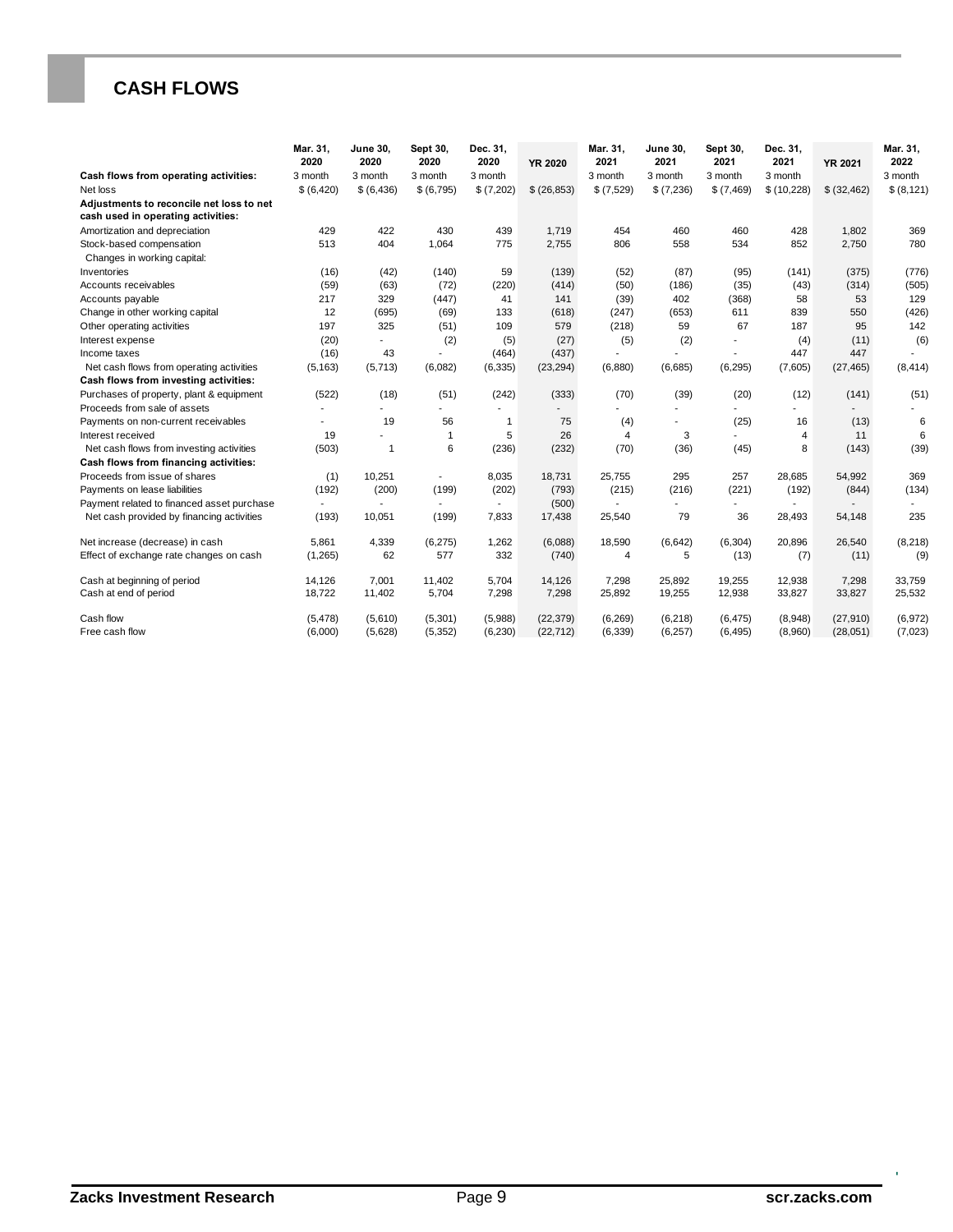# **HISTORICAL STOCK PRICE**